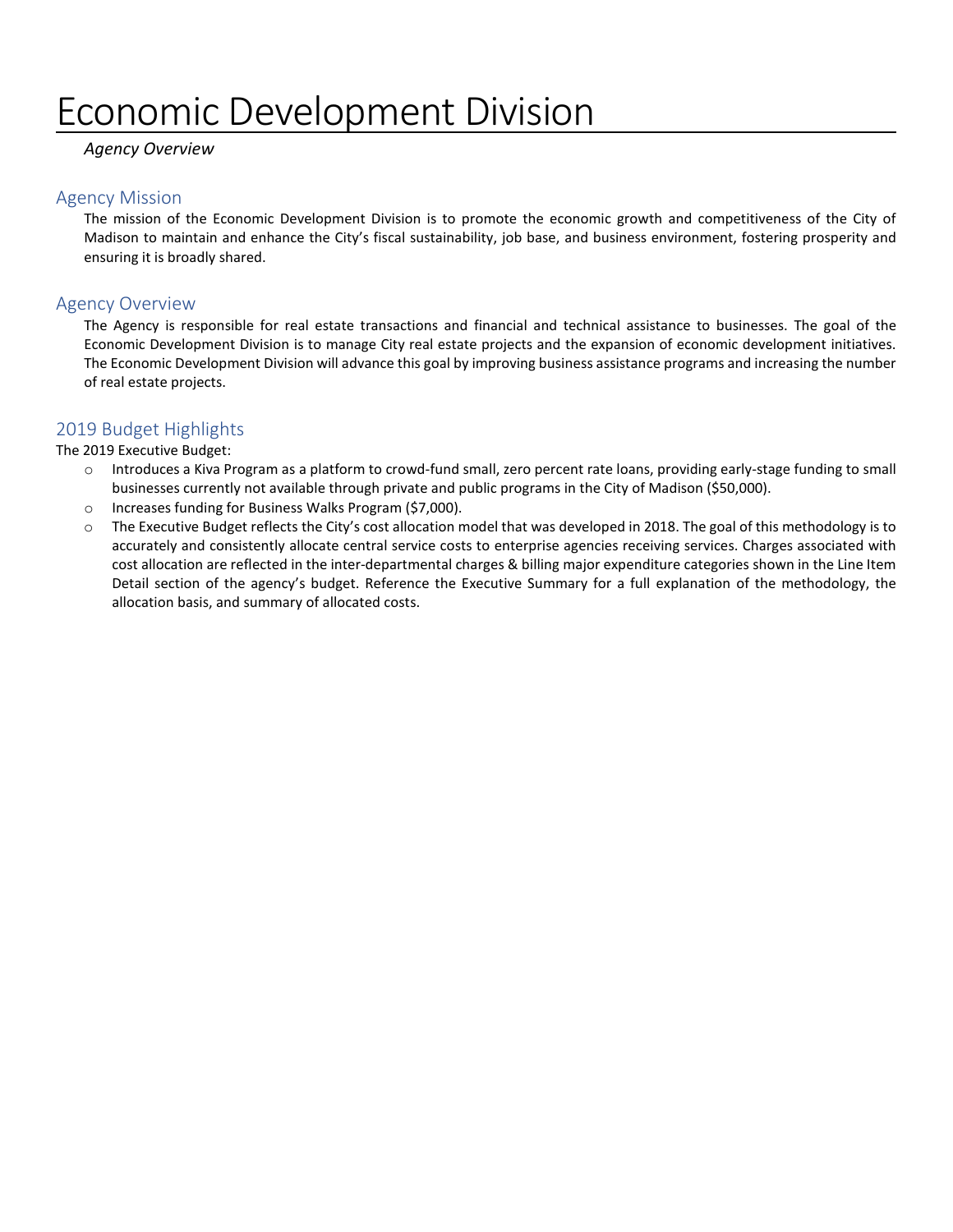## Budget by Service (All Funds)

|                                | 2017 Actual |    | 2018 Adopted  |      | 2018 Projected |     | 2019 Request             |      | 2019 Executive |
|--------------------------------|-------------|----|---------------|------|----------------|-----|--------------------------|------|----------------|
| Revenue                        |             |    |               |      |                |     |                          |      |                |
| Office of Real Estate Services |             |    | (30,000)      |      |                |     | $\overline{\phantom{0}}$ |      |                |
| <b>Total Revenue</b>           | - \$        |    | $(30,000)$ \$ |      |                | - S |                          | - \$ |                |
| Expense                        |             |    |               |      |                |     |                          |      |                |
| Office of Business Resources   | 676,255     |    | 665,312       |      | 730,212        |     | 725,049                  |      | 774,819        |
| Office of Real Estate Services | 707.923     |    | 947.763       |      | 799.388        |     | 1,055,019                |      | 1,060,075      |
| <b>Total Expense</b>           | 1,384,178   | -Ŝ | 1,613,075     | - \$ | 1,529,599      |     | 1,780,068                | S    | 1,834,894      |
| <b>Net General Fund</b>        | 1,384,178   | s  | 1,583,075     |      | 1,529,599      |     | 1,780,068                |      | 1,834,894      |

## Budget by Fund & Major<br>Fund: General

Fund: General

|                                   | 2017 Actual  |    | 2018 Adopted             |   | 2018 Projected           |    | 2019 Request |     | 2019 Executive |  |
|-----------------------------------|--------------|----|--------------------------|---|--------------------------|----|--------------|-----|----------------|--|
| Revenue                           |              |    |                          |   |                          |    |              |     |                |  |
| Transfer In                       |              |    | (30,000)                 |   |                          |    |              |     |                |  |
| <b>Total Revenue</b>              | $\sim$       | \$ | $(30,000)$ \$            |   | $\sim$                   | \$ | $\sim$ $-$   | -\$ |                |  |
| Expense                           |              |    |                          |   |                          |    |              |     |                |  |
| <b>Salaries</b>                   | 950,437      |    | 1,171,033                |   | 1,099,473                |    | 1,258,545    |     | 1,300,447      |  |
| <b>Benefits</b>                   | 281,366      |    | 260,027                  |   | 284,724                  |    | 338,388      |     | 332,941        |  |
| <b>Supplies</b>                   | 21,992       |    | 10,500                   |   | 11,636                   |    | 10,500       |     | 10,500         |  |
| <b>Purchased Services</b>         | 63,649       |    | 106,100                  |   | 68,351                   |    | 76,100       |     | 133,100        |  |
| Inter Departmental Charges        | 66,734       |    | 65,415                   |   | 65,415                   |    | 96,535       |     | 62,130         |  |
| <b>Inter Departmental Billing</b> |              |    | $\overline{\phantom{0}}$ |   | $\overline{\phantom{0}}$ |    |              |     | (4, 224)       |  |
| <b>Total Expense</b>              | 1,384,178 \$ |    | $1,613,075$ \$           |   | 1,529,599 \$             |    | 1,780,068 \$ |     | 1,834,894      |  |
| <b>Net General Fund</b>           | 1,384,178    | Ŝ  | 1,583,075                | Ŝ | 1,529,599                | Ś  | 1,780,068    | Ŝ   | 1,834,894      |  |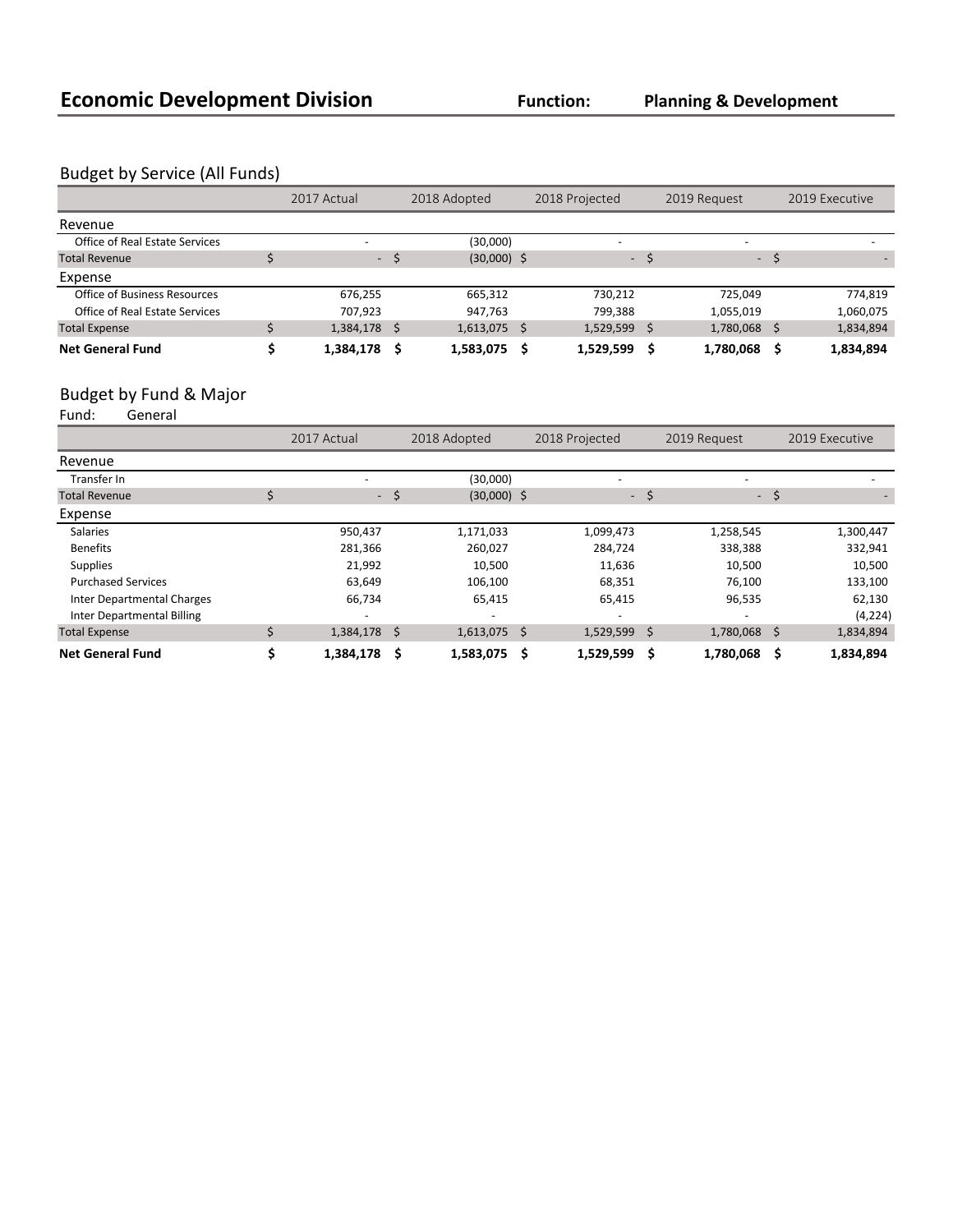## **Economic Development Division Function:**

*Service Overview*

#### **Service:** Office of Business Resources

#### Service Description

This service helps businesses locate, open, or expand within the City of Madison by directing businesses toward financial and technical assistance programs available through the City and other sources. This service also guides businesses through City permitting and approval processes, facilitates appropriate space for business development through participation in City land use planning efforts, and maintains and provides demographic/community information to businesses. The goal of this service is to be a point of contact for all businesses, assist in economic development programs and initiatives, and to grow the local economy.

#### 2019 Planned Activities

- Respond to business inquiries, organize multiple Business Walks, manage the City's street vending and sidewalk cafe programs, and work towards a Kiva City designation.
- Manage business support programs through the Capital Budget (i.e., Façade Improvement Grant Program, Cooperative Enterprise Development Fund, and Healthy Retail Access Program).
- Apply for and manage State grant funds and leveraging the new Opportunity Zone Program.
- Construct the Madison Public Market and continue Oscar Mayer redevelopment planning.

#### Service Budget by Account Type

|                           | 2017 Actual | 2018 Adopted | 2018 Projected |         | 2019 Request             | 2019 Executive |
|---------------------------|-------------|--------------|----------------|---------|--------------------------|----------------|
| Revenue                   |             | <b>.</b>     |                | -       | $\overline{\phantom{0}}$ |                |
| Expense                   | 676,255     | 665,312      |                | 730,212 | 725.049                  | 774,819        |
| <b>Net Service Budget</b> | 676.255     | 665.312      |                | 730.212 | 725.049                  | 774.819        |

#### **Service:** Office of Real Estate Services

#### Service Description

This service acquires all real estate needed by City agencies, including real estate for road construction projects. This service also leases property needed for City services, provides relocation assistance to individuals and businesses displaced by acquisitions, manages private use of public property (often street right of way) through leases, easements, and encroachment agreements, maintains and sells property within City business parks, manages and sells surplus City property, and administers the City's Tax Increment Financing (TIF) program. The goals of this service are transparent and efficient acquisition and management of property for City purposes, maximizing return on investment of public dollars (e.g., tax base, jobs, and infrastructure), and balancing the needs and wants of businesses, developers, residents, and policy makers.

#### 2019 Planned Activities

- Continue acquisition and lease of property required for road construction projects and other City needs.
- Manage private use of public property through encroachment agreements, leases, etc.
- Maintain and sell property within City business parks.
- Underwrite Tax Increment Financing (TIF) requests and implementation of new TIF Districts.

#### Service Budget by Account Type

|                           | 2017 Actual              | 2018 Adopted | 2018 Projected |         | 2019 Request             | 2019 Executive |
|---------------------------|--------------------------|--------------|----------------|---------|--------------------------|----------------|
| Revenue                   | $\overline{\phantom{0}}$ | (30,000)     |                | -       | $\overline{\phantom{0}}$ | <b>.</b>       |
| Expense                   | 707.923                  | 947.763      |                | 799.388 | 1.055.019                | 1,060,075      |
| <b>Net Service Budget</b> | 707.923                  | 917.763      |                | 799.388 | 1,055,019                | 1,060,075      |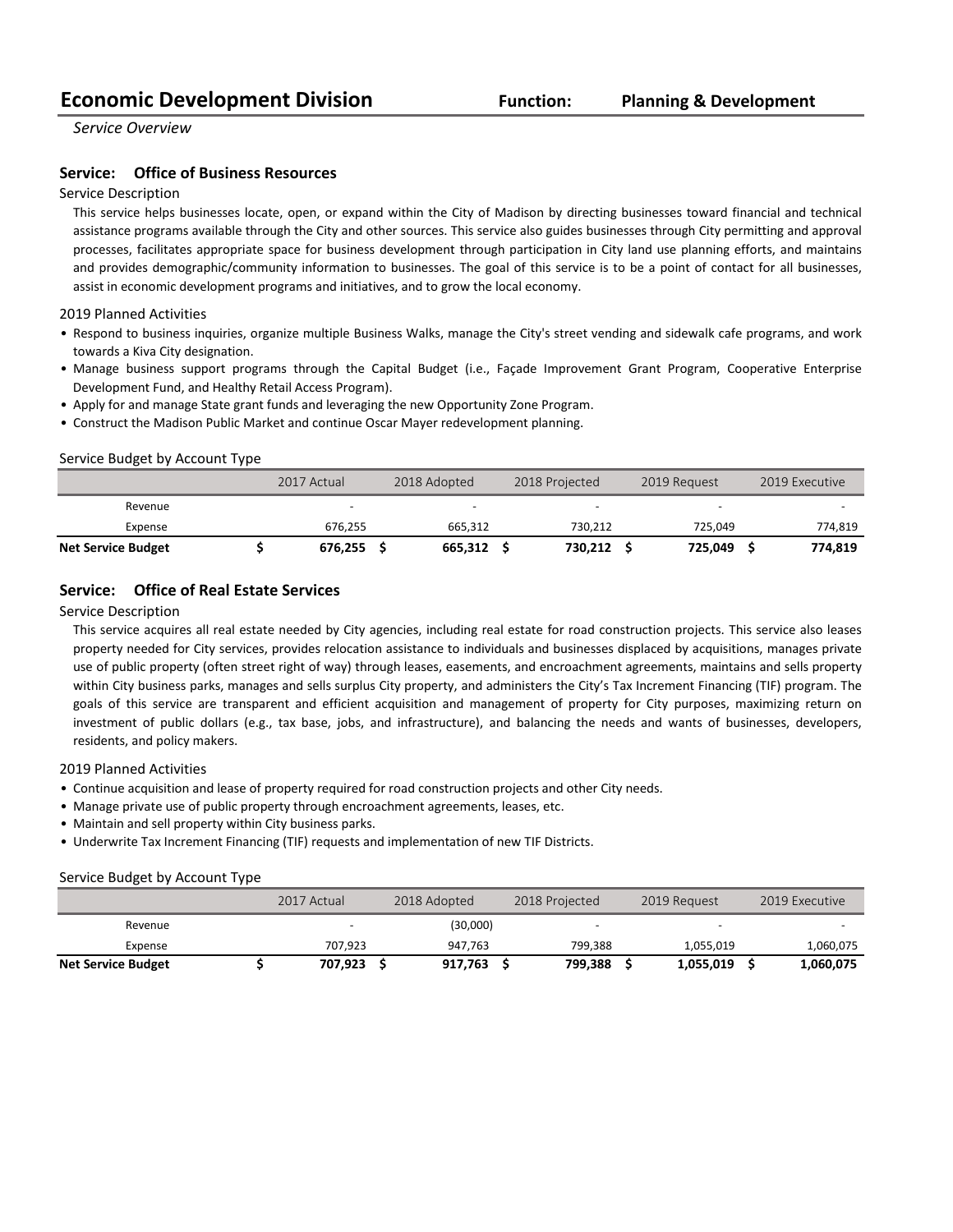## **Economic Development Division Function:**

**Line Item Detail** 

**Agency Primary Fund: General** 

**Transfer In**

|                                 | 2017 Actual          |                                 | 2018 Adopted  |      | 2018 Projected |    | 2019 Request |      | 2019 Executive |  |
|---------------------------------|----------------------|---------------------------------|---------------|------|----------------|----|--------------|------|----------------|--|
| <b>Transfer In From Capital</b> |                      |                                 | (30,000)      |      | $\omega$       |    |              |      |                |  |
| <b>TOTAL</b>                    | \$<br>$\overline{a}$ | $\overline{\boldsymbol{\zeta}}$ | $(30,000)$ \$ |      | $\blacksquare$ | \$ |              | $-5$ |                |  |
| <b>Salaries</b>                 |                      |                                 |               |      |                |    |              |      |                |  |
|                                 | 2017 Actual          |                                 | 2018 Adopted  |      | 2018 Projected |    | 2019 Request |      | 2019 Executive |  |
| <b>Permanent Wages</b>          | 918,338              |                                 | 1,201,835     |      | 1,085,470      |    | 1,289,347    |      | 1,331,249      |  |
| <b>Salary Savings</b>           |                      |                                 | (50,000)      |      |                |    | (50,000)     |      | (50,000)       |  |
| Premium Pay                     | 71                   |                                 | 17,090        |      | 223            |    | 17,090       |      | 17,090         |  |
| <b>Compensated Absence</b>      | 13,800               |                                 |               |      | 11,000         |    |              |      |                |  |
| <b>Hourly Wages</b>             | 6,970                |                                 |               |      | 673            |    |              |      |                |  |
| <b>Overtime Wages Permanent</b> | 11,258               |                                 | 2,108         |      | 2,108          |    | 2,108        |      | 2,108          |  |
| <b>TOTAL</b>                    | \$<br>950,437 \$     |                                 | 1,171,033     | - \$ | 1,099,473      | \$ | 1,258,545    | \$   | 1,300,447      |  |
| <b>Benefits</b>                 |                      |                                 |               |      |                |    |              |      |                |  |
|                                 | 2017 Actual          |                                 | 2018 Adopted  |      | 2018 Projected |    | 2019 Request |      | 2019 Executive |  |
| Comp Absence Escrow             | 56,595               |                                 |               |      |                |    |              |      |                |  |
| <b>Health Insurance Benefit</b> | 83,911               |                                 | 85,795        |      | 124,913        |    | 147,291      |      | 138,501        |  |
| Wage Insurance Benefit          | 2,466                |                                 | 2,250         |      | 3,942          |    | 4,741        |      | 4,741          |  |
| WRS                             | 63,187               |                                 | 78,875        |      | 72,791         |    | 86,387       |      | 87,196         |  |
| <b>FICA Medicare Benefits</b>   | 71,090               |                                 | 91,285        |      | 81,265         |    | 98,147       |      | 100,622        |  |
| <b>Moving Expenses</b>          | 2,286                |                                 |               |      |                |    |              |      |                |  |
| Tuition                         | $\Omega$             |                                 |               |      |                |    |              |      |                |  |
| Post Employment Health Plans    | 1,831                |                                 | 1,822         |      | 1,813          |    | 1,822        |      | 1,881          |  |
| <b>TOTAL</b>                    | \$<br>281,366        | \$                              | 260,027       | - \$ | 284,724        | \$ | 338,388      | \$.  | 332,941        |  |
| <b>Supplies</b>                 |                      |                                 |               |      |                |    |              |      |                |  |
|                                 | 2017 Actual          |                                 | 2018 Adopted  |      | 2018 Projected |    | 2019 Request |      | 2019 Executive |  |
| <b>Office Supplies</b>          | 6,306                |                                 | 3,500         |      | 3,500          |    | 3,500        |      | 3,500          |  |
| <b>Copy Printing Supplies</b>   | 4,467                |                                 | 2,500         |      | 2,500          |    | 2,500        |      | 2,500          |  |
| Furniture                       |                      |                                 | 1,000         |      | 1,000          |    | 1,000        |      | 1,000          |  |
| <b>Hardware Supplies</b>        | 4,813                |                                 | 1,000         |      | 1,000          |    | 1,000        |      | 1,000          |  |

 Software Lic & Supplies 1,419 - - - - Postage 2,500 2,500 2,500 3,636 2,500 2,500 2,500 2,500 2,500 2,500 2,500 2,500 2,500 2,500 2,500 2,500 2,500 2,500 2,500 2,500 2,500 2,500 2,500 2,500 2,500 2,500 2,500 2,500 2,500 2,500 2,500 2,500 2,500 2,500 2,500 2,50 **TOTAL \$ 21,992 \$ 10,500 \$ 11,636 \$ 10,500 \$ 10,500**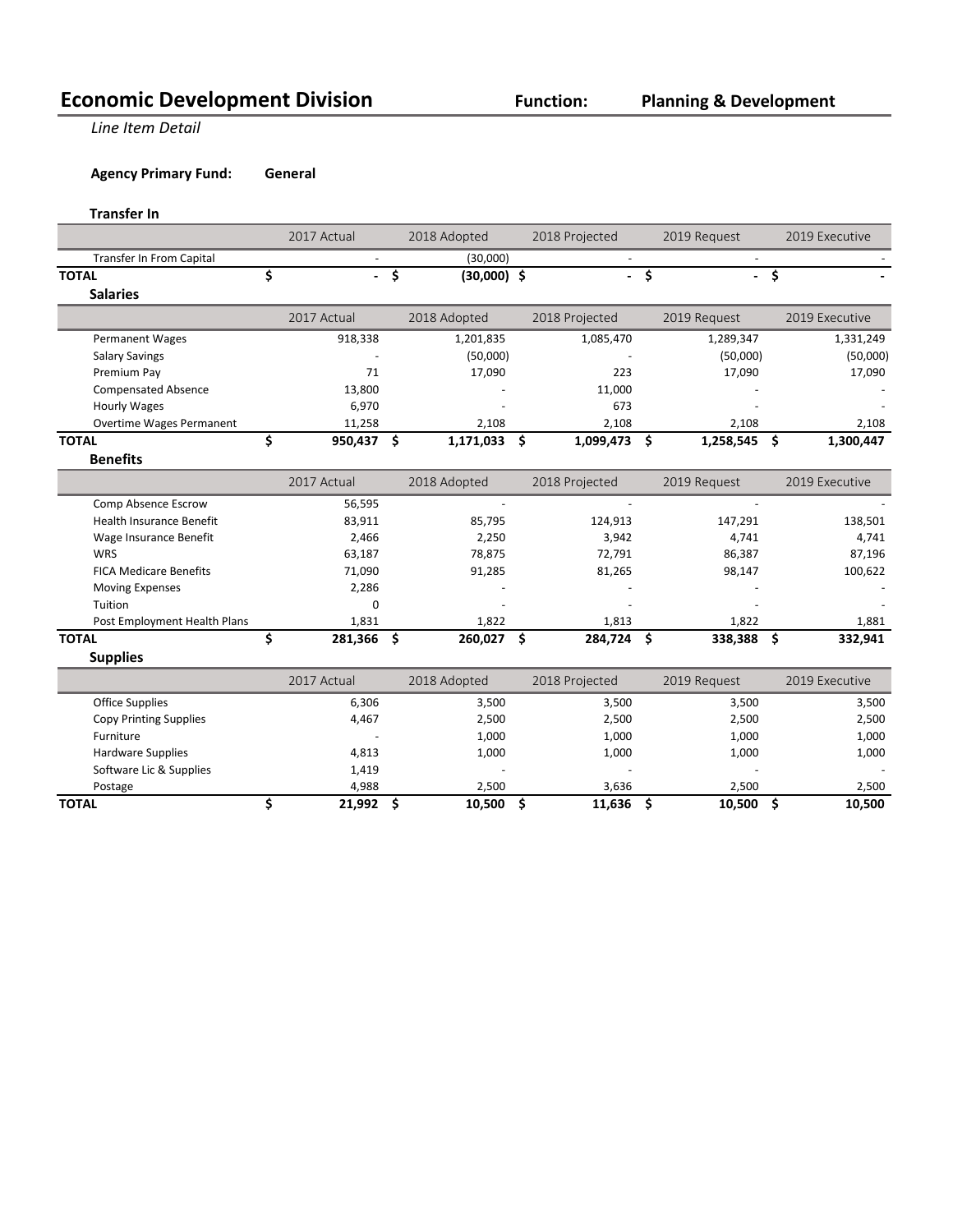## **Economic Development Division Function:**

### **Planning & Development**

**Line Item Detail** 

#### **Agency Primary Fund: General**

#### **Purchased Services**

|                                    | 2017 Actual  |    | 2018 Adopted | 2018 Projected | 2019 Request |     | 2019 Executive   |
|------------------------------------|--------------|----|--------------|----------------|--------------|-----|------------------|
| Stormwater                         | 17,705       |    | 500          | 243            | 500          |     | 500              |
| Telephone                          | 2,840        |    | 2,500        |                | 2,500        |     | 2,500            |
| Cellular Telephone                 | 249          |    | 300          | 240            | 300          |     | 300              |
| <b>Facility Rental</b>             |              |    |              | 204            |              |     |                  |
| System & Software Mntc             |              |    |              | 1,867          |              |     |                  |
| Recruitment                        | 1,795        |    | 500          |                | 500          |     | 500              |
| Mileage                            | 1,358        |    | 500          | 500            | 500          |     | 500              |
| Conferences & Training             | 14,805       |    | 22,500       | 21,079         | 22,500       |     | 22,500           |
| Memberships                        | 2,160        |    | 2,500        | 2,500          | 2,500        |     | 2,500            |
| <b>Storage Services</b>            |              |    | 2,500        | 2,298          | 2,500        |     | 2,500            |
| Mortgage & Title Services          | 8,500        |    | 12,000       | 11,220         | 12,000       |     | 12,000           |
| <b>Management Services</b>         | 136          |    | 4,300        | 200            | 4,300        |     | 4,300            |
| <b>Consulting Services</b>         |              |    | 10,000       | 10,000         | 10,000       |     | 17,000           |
| <b>Advertising Services</b>        | 11,030       |    | 10,000       | 10,000         | 10,000       |     | 10,000           |
| Other Services & Expenses          | 2,815        |    | 38,000       | 8,000          | 8,000        |     | 58,000           |
| Permits & Licenses                 | 255          |    |              |                |              |     |                  |
| <b>TOTAL</b>                       | Ś.<br>63,649 | \$ | 106,100 \$   | 68,351 \$      | 76,100 \$    |     | 133,100          |
| <b>Inter-Departmental Charges</b>  |              |    |              |                |              |     |                  |
|                                    | 2017 Actual  |    | 2018 Adopted | 2018 Projected | 2019 Request |     | 2019 Executive   |
| ID Charge From Engineering         |              |    |              |                |              |     |                  |
|                                    | 59,539       |    | 59,539       | 59,539         | 89,800       |     | 55,395           |
| ID Charge From Insurance           | 5,957        |    | 4,639        | 4,639          | 5,439        |     | 5,439            |
| ID Charge From Workers Comp        | 1,238        |    | 1,237        | 1,237          | 1,296        |     | 1,296            |
| <b>TOTAL</b>                       | \$<br>66,734 | Ŝ. | $65,415$ \$  | 65,415         | \$<br>96,535 | \$. | 62,130           |
| <b>Inter-Departmental Billings</b> |              |    |              |                |              |     |                  |
|                                    | 2017 Actual  |    | 2018 Adopted | 2018 Projected | 2019 Request |     | 2019 Executive   |
| ID Billing To Parking              |              |    |              | $\overline{a}$ |              |     | (515)            |
| ID Billing To Sewer                |              |    |              |                |              |     | (1, 178)         |
| ID Billing To Stormwater           |              |    |              |                |              |     |                  |
| ID Billing To Transit              |              |    |              |                |              |     | (1,619)<br>(113) |
| ID Billing To Water                |              |    |              |                |              |     | (799)            |